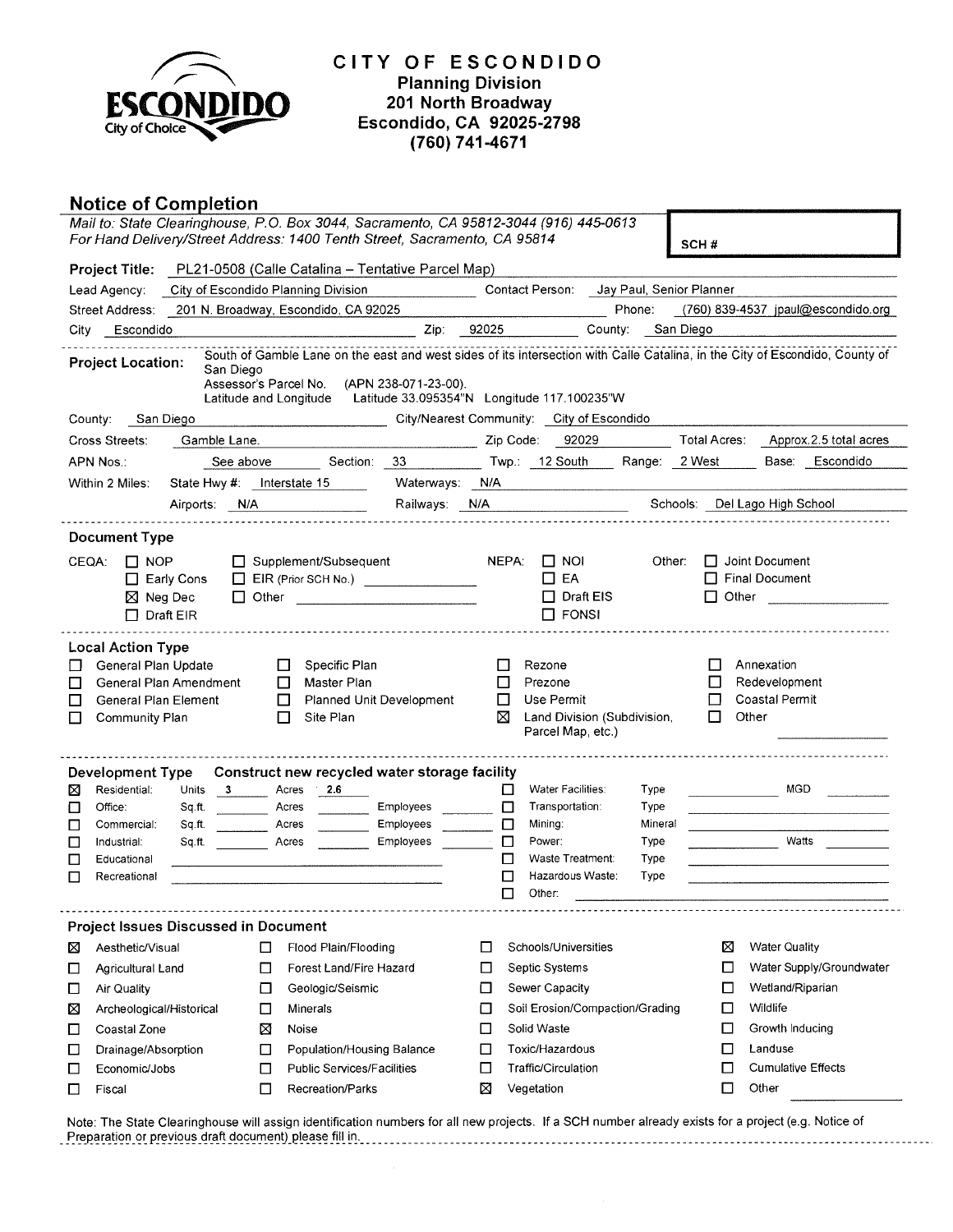### **Notice of Completion, PL21-0508**

#### **Present Land Use/Zoning/General Plan Use**

The irregular shaped ('U' shape) 2.6-acre site is zoned for single-family residential estate development (RE-20, Residential Estates, 20,000 square foot minimum lot size) and has a General Plan Designation of Estate II, which allows a maximum density of up to two dwelling units per acre based on the slope categories. The property is vacant and disturbed due to previous grading and clearing/maintenance activities.

1000 - San Antonio Alemania (1980)

### **Project Description**

Tentative Parcel Map, grading (pad development) and street construction (emergency access extension of Calle Catalina and Gamble Lane improvements) for three separate single-family residential lots (Parcel 1, Parcel 2, and Parcel 3).